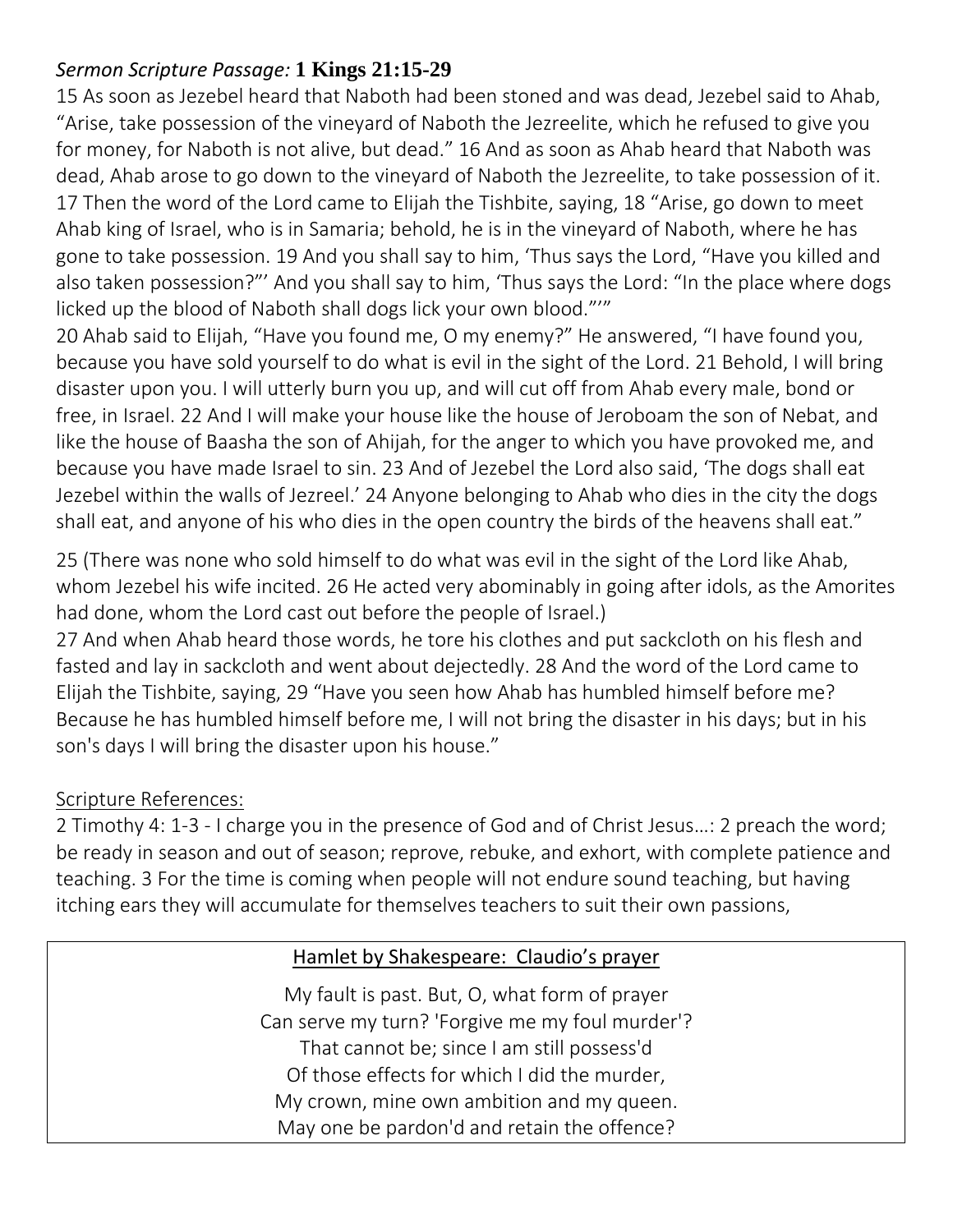East Glenville Church – Sermon Notes Handout – June 19th 2022 Elijah: The Lonely Prophet #8 – 1 Kings 21:15-29 – Naboth's Vineyard

Question: *Can you repent and get right with God and still enjoy the fruits of your sin?*

1 Kings 21:1-19 Ahab desired the vineyard of Naboth as his garden. When Naboth refused to sell it, Ahab grew \_\_\_\_\_\_\_\_\_\_\_\_. His wife, Jezebel, told him to **up, and that she would handle it.** She conspired with the elders in \_\_\_\_\_\_\_\_\_ to falsely accuse and denounce Naboth for \_\_\_\_\_\_\_\_\_\_\_\_ God. In this she committed murder, and told Ahab to lay claim to the vineyard. Question: *How much does Ahab know about Jezebel's \_\_\_\_\_\_\_\_\_\_\_\_ for obtaining it?*

Within other nations the king was the Law, but in Israel the king was the Law of God

21:20-24 There are 4 components to Elijah's message to Ahab:

One: His actions were \_\_\_\_\_\_ in God's sight Two: \_\_\_\_\_\_\_\_\_ will be upon his house

Three: He cites of previous kings Four: He foretells a bad for Jezebel

21:25-26 The passage gives this side note because what happens next is so  $\blacksquare$ 

21:27-29 *What should we learn from the repentance of Ahab?*

## This Passage Points to Four Truths

| The of Sin:    |                                                                                 |
|----------------|---------------------------------------------------------------------------------|
| Jeremiah 17:9  | The heart is example above all things,                                          |
| The Reality of |                                                                                 |
| Hebrews 4:13   | Nothing in all creation is __________ from God's sight; everything is uncovered |
|                | and exposed before the eyes of Him to whom we must give                         |
|                | of Repentance                                                                   |
| Acts 3:19      | Repent therefore, and back, that your sins may be blotted out,                  |
|                | The Amazing The Amazing of God that Leads Us to Forgiveness and Cleansing       |
| I John 1:9     | If we confess our sins, he is example and to forgive us our                     |
|                | sins and to cleanse us from all unrighteousness.                                |